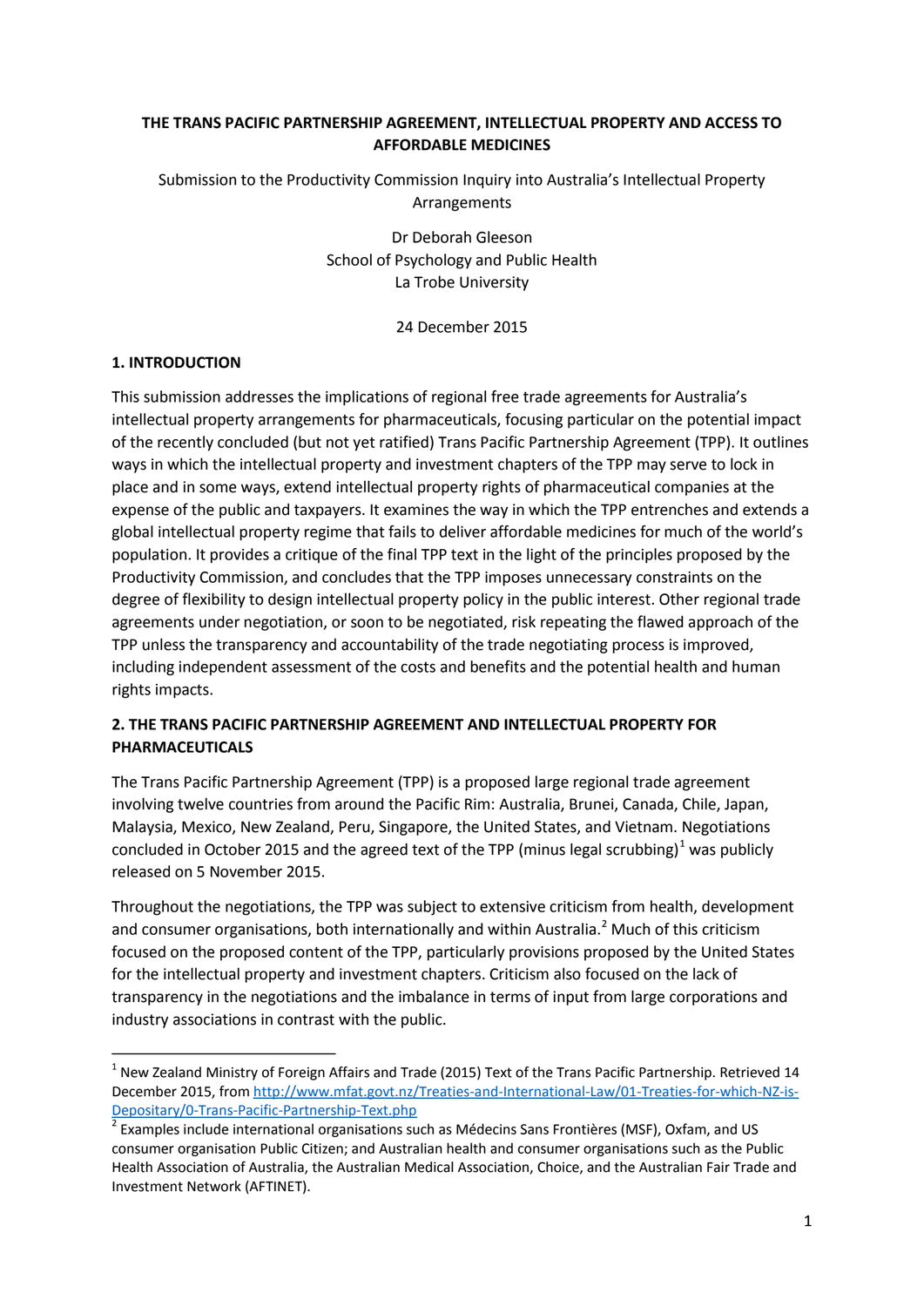In March 2015, a health impact assessment of the TPP, $3$  based primarily on leaked negotiating documents, was released by a group of Australian academics and non-government organisations. This health impact assessment found potential for negative impact in each of the four areas studied: the cost of medicines, tobacco control, alcohol policy and food labelling. While some of the more extreme proposals for the TPP were abandoned or mitigated during the negotiations, the final text of the TPP bears out many of the concerns raised by experts and community organisations during the negotiations.

## **2.1 Chapters of the TPP with implications for intellectual property and pharmaceuticals**

There are many parts of the TPP that have implications for intellectual property and regulatory arrangements for pharmaceuticals, including the Intellectual Property Chapter (Ch 18), the Investment Chapter (Ch 9), the Government Procurement Chapter (Ch 15) the annex to the Transparency and Anti-Corruption Chapter (Annex 26-A: Transparency and Procedural Fairness for Pharmaceutical Products and Medical Devices) and an annex to the Technical Barriers to Trade Chapter (Annex 8-C: Pharmaceuticals). Due to limited time, this submission will only discuss the chapters most relevant to the Productivity Commission Inquiry: chapters 18 and 9. My analysis of Annex 26-A: Transparency and Procedural Fairness for Pharmaceutical Products and Medical Devices can be found on the Infojustice website.<sup>[4](#page-1-0)</sup>

## **2.2 The TPP Intellectual Property Chapter**

The primary concern for Australia arising from the TPP Intellectual Property Chapter is the provisions for biologic products (Article 18.52: Biologics). This is the first time such provisions have been included in a trade agreement. A second area of concern is the potential for the IP provisions more generally to lock in existing intellectual property settings and limit the options for reform. A third and very important concern is the impact of the IP chapter on delaying access to affordable medicines in developing countries, which should also be of concern to all Australians. These issues are examined in turn below.

## <span id="page-1-2"></span>*2.2.1 Biologics provisions*

<span id="page-1-3"></span>Biologic products are produced through biological processes and include many new treatments for cancer and immune conditions such as rheumatoid arthritis. They include some of the most expensive medicines on the market, some of which cost hundreds of thousands of dollars per patient per year.

According to a fact sheet prepared by the Department of Foreign Affairs and Trade, there are now more than 70 biologic drugs listed on the Pharmaceutical Benefits Scheme.<sup>[5](#page-1-1)</sup> These drugs account for a growing share of PBS expenditure.<sup>[6](#page-1-2)</sup>

<sup>&</sup>lt;sup>3</sup> Hirono K, Haigh F, Gleeson D, Harris P and Thow, AM (2015) Negotiating Healthy Trade in Australia: Health Impact Assessment of the Proposed Trans Pacific Partnership Agreement. Centre for Health Equity Training Research and Evaluation, part of the Centre for Primary Health Care and Equity, Faculty of Medicine, UNSW

<span id="page-1-0"></span>Australia. Retrieved 14 December 2015, from[: http://hiaconnect.edu.au/research-and-publications/tpp\\_hia/](http://hiaconnect.edu.au/research-and-publications/tpp_hia/) 4 Gleeson D. (2015) Preliminary analysis of the final TPP Healthcare Transparency Annex: Annex 26-A: Transparency and Procedural Fairness for Pharmaceutical Products and Medical Devices. Retrieved 24 December 2015, fro[m http://infojustice.org/wp-content/uploads/2015/12/Gleeson-Preliminary-Analysis-](http://infojustice.org/wp-content/uploads/2015/12/Gleeson-Preliminary-Analysis-Transparency-Annex-12-Dec-2015-1.pdf)

<span id="page-1-1"></span>[Transparency-Annex-12-Dec-2015-1.pdf](http://infojustice.org/wp-content/uploads/2015/12/Gleeson-Preliminary-Analysis-Transparency-Annex-12-Dec-2015-1.pdf)<br>
<sup>5</sup> Department of Foreign Affairs and Trade. (2015) Trans Pacific Partnership Agreement: Outcomes: Biologics. Retrieved 14 December 2015, from [https://dfat.gov.au/trade/agreements/tpp/Documents/outcomes](https://dfat.gov.au/trade/agreements/tpp/Documents/outcomes-biologics.PDF)[biologics.PDF](https://dfat.gov.au/trade/agreements/tpp/Documents/outcomes-biologics.PDF)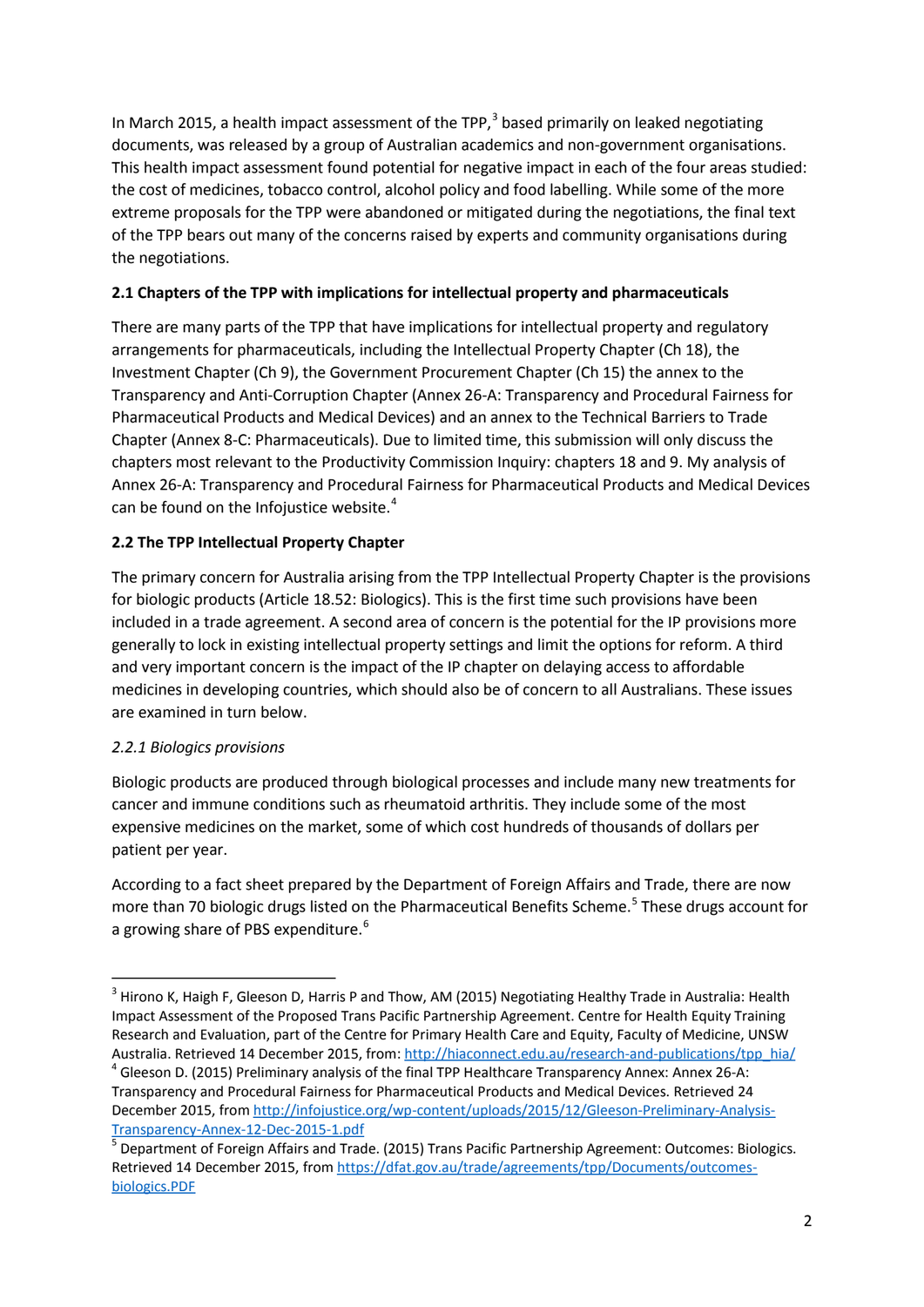<span id="page-2-0"></span>The ten biologic drugs listed on Australia's Pharmaceutical Benefits Scheme which accounted for the largest government expenditure in the 2013-14 financial year cost the Pharmaceutical Benefits Scheme approximately \$1.29 billion AUD.<sup>[7](#page-1-3)</sup> This represents approximately 14% of the \$9.15 billion dollars in overall expenditure on the PBS during the same period.<sup>[8](#page-2-1)</sup>

When the first follow on (generic or biosimilar) product is listed on the PBS, a 16% price cut is applied to all versions of the product. If follow on (biosimilar) products had been available for these ten drugs, over \$205 million in taxpayer-funded subsidies would have been saved in the 2013-14 financial year alone[.](#page-2-0)

The United States was seeking to secure 8-12 years of market exclusivity for biologics in the TPP; 12 years was a key objective of the US-based pharmaceutical industry.<sup>[9](#page-2-2)</sup> Twelve years also reflects the current market exclusivity period for biologics in the US, although the White House Budget has sought over several years to wind this back to seven years. The White House Budget for Fiscal Year 2016 included the following:

…the Budget includes two proposals designed to increase access to generic drugs and biologics by stopping companies from entering into anti-competitive deals intended to block consumer access to safe and effective generics, by awarding brand biologic manufacturers seven years of exclusivity, rather than 12 years under current law, and by prohibiting additional periods of exclusivity for brand biologics due to minor changes in product formulations. These two proposals will save the Federal Government \$16 billion over 10 years, including savings in Medicare and Medicaid.<sup>[10](#page-2-3)</sup>

Weissman and Brennan<sup>[11](#page-2-4)</sup> describe how the biopharmaceutical industry was able to secure 12 years of market exclusivity for biologics in the US by political lobbying during the passage of the Affordable Care Act through Congress, despite the fact that the Federal Trade Commission had determined in  $2009^{12}$  $2009^{12}$  $2009^{12}$  that an extended period was not justified.

 $6$  See, for example, comments by Health Minister The Hon Sussan Ley reported by ABC News: [http://www.abc.net.au/news/2015-06-19/biosimilar-drugs-new-class-of-generic-biological](http://www.abc.net.au/news/2015-06-19/biosimilar-drugs-new-class-of-generic-biological-medicines/6557532)[medicines/6557532](http://www.abc.net.au/news/2015-06-19/biosimilar-drugs-new-class-of-generic-biological-medicines/6557532)

 $^7$  Gleeson D, Lopert R & Moir H. Proposals for extending data protection for biologics in the TPPA: Potential consequences for Australia. Submission to the Department of Foreign Affairs and Trade, 15 December 2014. Retrieved 23 December, 2015, from:

[http://dfat.gov.au/trade/agreements/tpp/negotiations/Documents/tpp\\_sub\\_gleeson\\_lopert\\_moir.pdf](http://dfat.gov.au/trade/agreements/tpp/negotiations/Documents/tpp_sub_gleeson_lopert_moir.pdf) (or available from the authors).<br><sup>8</sup> Department of Health. Expenditure and prescriptions twelve months to 30 June 2014. Canberra: PBS

<span id="page-2-1"></span>Information Management Section, Pharmaceutical Policy Branch, Australian Government Department of Health, 2014. Retrieved 23 December 2015, from: [http://www.pbs.gov.au/statistics/2013-2014-](http://www.pbs.gov.au/statistics/2013-2014-files/expenditure-and-prescriptions-12-months-to-30-june-2014.pdf)

<span id="page-2-2"></span>[files/expenditure-and-prescriptions-12-months-to-30-june-2014.pdf](http://www.pbs.gov.au/statistics/2013-2014-files/expenditure-and-prescriptions-12-months-to-30-june-2014.pdf) <sup>9</sup> Pharmaceutical Research and Manufacturers of America (2013) PhRMA Urges Trans-Pacific Partnership Negotiators to Adopt a Strong Intellectual Property Framework. Retrieved 23 December 2015, from: [http://phrma.org/media/releases/phrma-urges-trans-pacific-partnership-negotiators-adopt-strong-](http://phrma.org/media/releases/phrma-urges-trans-pacific-partnership-negotiators-adopt-strong-intellectual-property-)

<span id="page-2-3"></span>[intellectual-property-](http://phrma.org/media/releases/phrma-urges-trans-pacific-partnership-negotiators-adopt-strong-intellectual-property-)<br><sup>10</sup> United States Government (2015). Fiscal Year 2016 Budget of the U.S. Government. Retrieved 24 December 2015, from:<https://www.whitehouse.gov/sites/default/files/omb/budget/fy2016/assets/budget.pdf> 11 Weissman, R and Brennan H. (2014) Competition Inhibitors: How Biologics Makers are Leveraging Political

<span id="page-2-6"></span><span id="page-2-4"></span>Power to Maintain Monopolies and Keep Prices Sky-High. Public Citizen. Retrieved 24 December 2015, from [http://www.citizen.org/documents/report-biologics-industry-leverages-political-power-to-maintain-](http://www.citizen.org/documents/report-biologics-industry-leverages-political-power-to-maintain-monopolies-and-inflate-prices.pdf)

<span id="page-2-5"></span>[monopolies-and-inflate-prices.pdf](http://www.citizen.org/documents/report-biologics-industry-leverages-political-power-to-maintain-monopolies-and-inflate-prices.pdf)<br><sup>12</sup> United States Federal Trade Commission (2009) Emerging Health Care Issues: Follow-on Biologic Drug Competition. Retrieved 24 December 2015, fro[m https://www.ftc.gov/reports/emerging-health-care-issues](https://www.ftc.gov/reports/emerging-health-care-issues-follow-biologic-drug-competition-federal-trade-commission-report)[follow-biologic-drug-competition-federal-trade-commission-report](https://www.ftc.gov/reports/emerging-health-care-issues-follow-biologic-drug-competition-federal-trade-commission-report)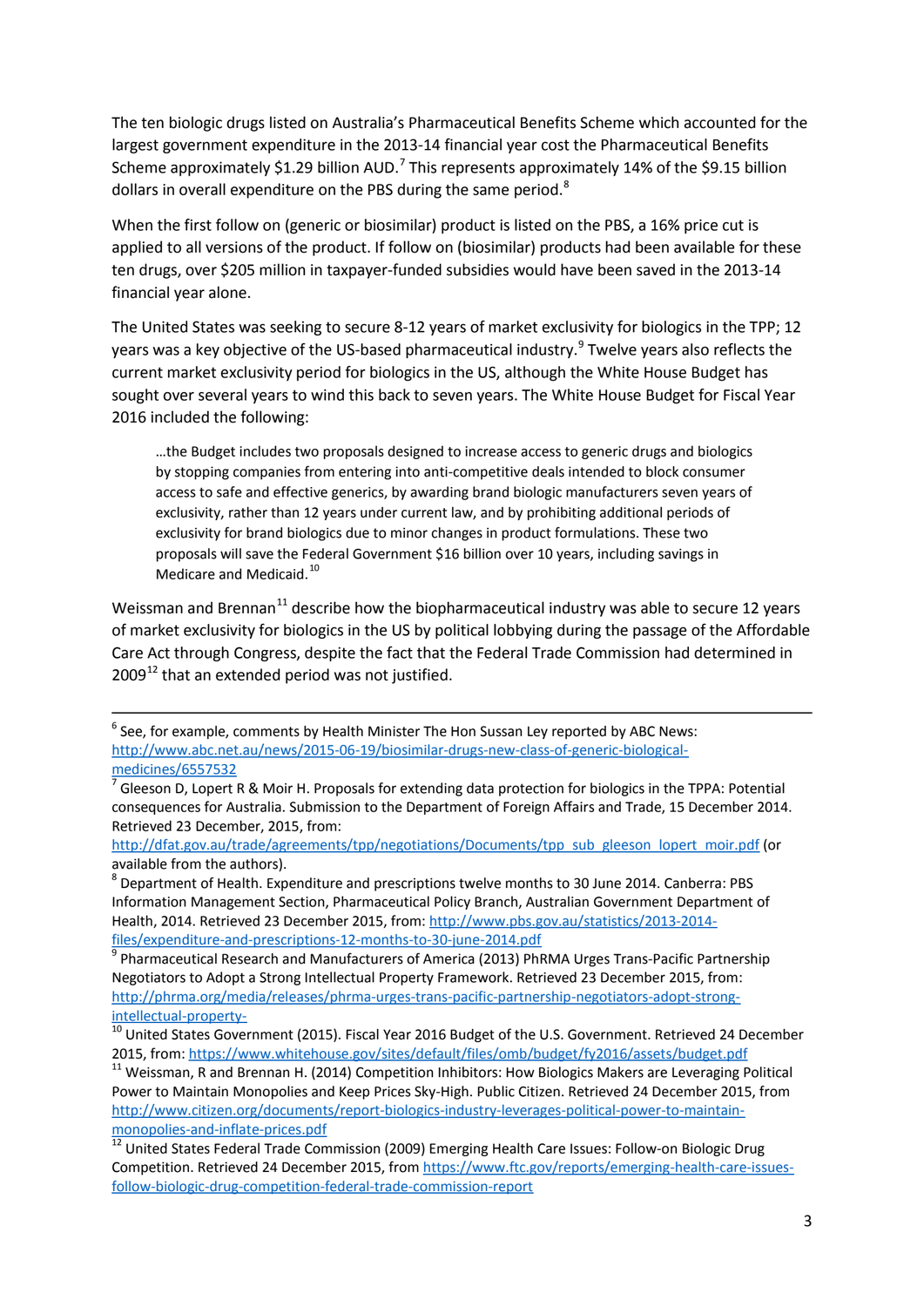The mechanism through which the US has sought to extend market exclusivity for biologics through the TPP is known as data protection or data exclusivity. This is a different type of monopoly protection to a patent: it involves protecting the clinical trial data submitted to regulatory agencies (such as Australia's Therapeutic Goods Administration) to demonstrate the safety and efficacy of a pharmaceutical. During the period of data protection, manufacturers of follow-on products cannot rely on the clinical trial data submitted by the originator to obtain marketing approval for their version of the product.

Battles over the length of data protection for biologics plagued the TPP negotiations, and proved to be an almost insurmountable stumbling block over the final days.

The [Australian Government's brief](http://dfat.gov.au/trade/agreements/tpp/Documents/outcomes-biologics.PDF) about the TPP outcomes for biologics says:

*In the TPP, Australia has negotiated protections that are consistent with Australian law and practice. Australia is not required to change any part of its current law, including data protection for biologics, or our patent regime. There will be no adverse impact on the Pharmaceutical Benefits Scheme and no price increase for medicines.*

The Australian Government has been adamant that it has not agreed to change Australia's arrangements for biologics via the TPP, and the Minister for Trade and Investment has made repeated statements to this effect. For example, The Guardian reported on 7 November 2015:

<span id="page-3-1"></span>"We have absolutely no intention of increasing the cost of medicines to the Australian public by seeing any increase in the period of data protection," Robb said. […] Robb has insisted Australia did not move "one iota" on the issue and has protected the five-year rule.<sup>[13](#page-2-6)</sup>

But the final text of the TPP's Intellectual Property (IP) Chapter<sup>[14](#page-3-0)</sup> contains some problematic language and troubling ambiguities. The biologics provisions of the TPP and associated footnotes are reproduced in Box 1 below.

# **Article 18.52: Biologics 59**

1. With regard to protecting new biologics, a Party shall either:

- (a) with respect to the first marketing approval in a Party of a new pharmaceutical product that is or contains a biologic, 60,61 provide effective market protection through the implementation of Article 18.50.1 (Protection of Undisclosed Test or Other Data) and Article 18.50.3, *mutatis mutandis,* for a period of at least eight years from the date of first marketing approval of that product in that Party; or, alternatively,
- <span id="page-3-2"></span>(b) with respect to the first marketing approval in a Party of a new pharmaceutical product that is or contains a biologic, provide effective market protection: (i)through the implementation of Article 18.50.1 (Protection of Undisclosed Test or Other Data) and Article 18.50.3, *mutatis mutandis,* for a period of at least five years from the date of first marketing approval of that product in that Party, (ii) through other measures, and

<sup>&</sup>lt;sup>13</sup> Australian Associated Press (2015) US senator's claims Australia is being greedy over trade deal rejected. The Guardian, 7 November 2015. Retrieved 24 December 2015, from[; http://www.theguardian.com/australia](http://www.theguardian.com/australia-news/2015/nov/07/us-senators-claims-australia-is-being-greedy-over-trade-deal-rejected)[news/2015/nov/07/us-senators-claims-australia-is-being-greedy-over-trade-deal-rejected](http://www.theguardian.com/australia-news/2015/nov/07/us-senators-claims-australia-is-being-greedy-over-trade-deal-rejected)<br><sup>14</sup> Trans Pacific Partnership (2015) Chapter 18: Intellectual Property. [subject to legal review and

<span id="page-3-0"></span>authentication]. Retrieved 24 December 2015, from: https://www.mfat.govt.nz/assets/\_securedfiles/transpacific-partnership/text/18.-intellectual-property-chapter.pdf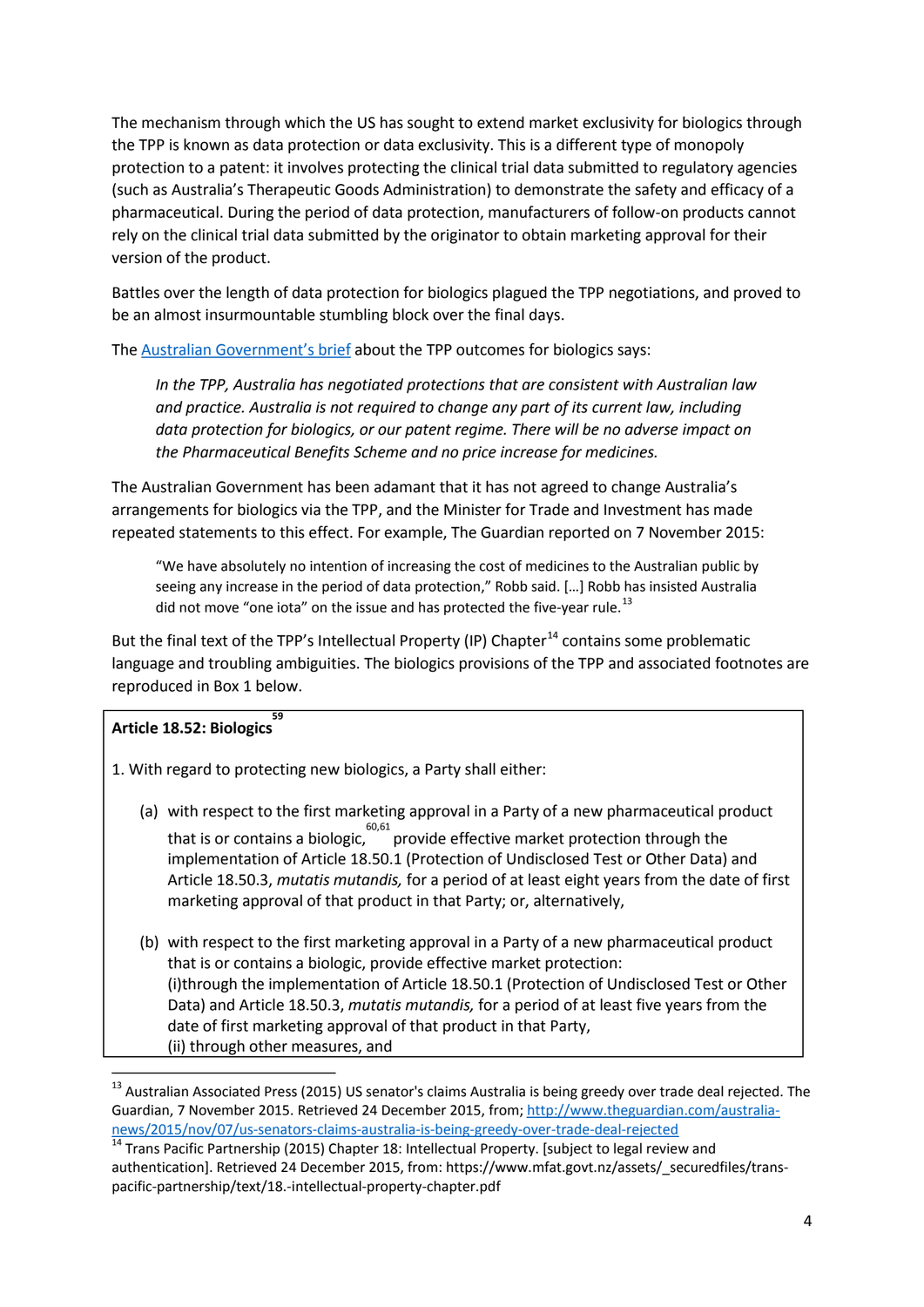(iii) recognising that market circumstances also contribute to effective market protection to deliver a comparable outcome in the market.

2. For the purposes of this Section, each Party shall apply this Article to, at a minimum, a product that is, or, alternatively, contains, a protein produced using biotechnology processes, for use in human beings for the prevention, treatment, or cure of a disease or condition.

3. Recognising that international and domestic regulation of new pharmaceutical products that are or contain a biologic is in a formative stage and that market circumstances may evolve over time, the Parties shall consult after 10 years from the date of entry into force of this Agreement, or as otherwise decided by the Commission, to review the period of exclusivity provided in paragraph 1 and the scope of application provided in paragraph 2, with a view to providing effective incentives for the development of new pharmaceutical products that are or contain a biologic, as well as with a view to facilitating the timely availability of follow-on biosimilars, and to ensuring that the scope of application remains consistent with international developments regarding approval of additional categories of new pharmaceutical products that are or contain a biologic.

 $59$  Annex 18-B, Annex 18-C and Annex 18-D apply to this Article.<br><sup>60</sup> Nothing requires a Party to extend the protection of this paragraph to:

(a) any second or subsequent marketing approval of such a pharmaceutical product; or

(b) a pharmaceutical product that is or contains a previously approved biologic.<br><sup>61</sup> Each Party may provide that an applicant may request approval of a pharmaceutical product that is or contains a biologic under the procedures set forth in Article 18.50.1(a) and Article 18.50.1(b) (Protection of Undisclosed Test or Other Data) within five years of the date of entry into force of this Agreement for that Party, provided that other pharmaceutical products in the same class of products have been approved by that Party under the procedures set forth in Article 18.50.1(a) and Article 18.50.1(b) before the date of entry into force of this Agreement for that Party.

**Article 18.52.1** (p. 18-30 to 18-31) outlines two options that countries can implement to protect new biologics:

- 1) At least 8 years' protection of clinical trial data (Article 18.52.1(a)); or
- 2) At least 5 years' protection of clinical trial data along with *other measures to "provide effective market protection" and "deliver a comparable outcome in the market"* (Article 18.52.1(b))

Whatever the understanding reached between parties in the negotiating room, according to the agreed legal text, it appears that the TPP parties are obliged to ensure the same market exclusivity outcomes regardless of which option they choose. What was probably intended to be a constructive ambiguity (allowing the negotiations to successfully conclude despite the unresolved conflict between the US and Australia) may well backfire if the US interpretation of the text prevails during the certification phase, or in disputes arising during implementation.

The legal language provides room for the United States to continue to pressure the other TPP countries to ensure that they keep biosimilars (more affordable follow-on products) off the market for eight years, in order to provide equivalent "effective market protection" and a "comparable outcome" to eight years of data protection. This pressure may occur even before the TPP is enforced. In the past, the US has applied pressure to countries to adopt stronger IP protection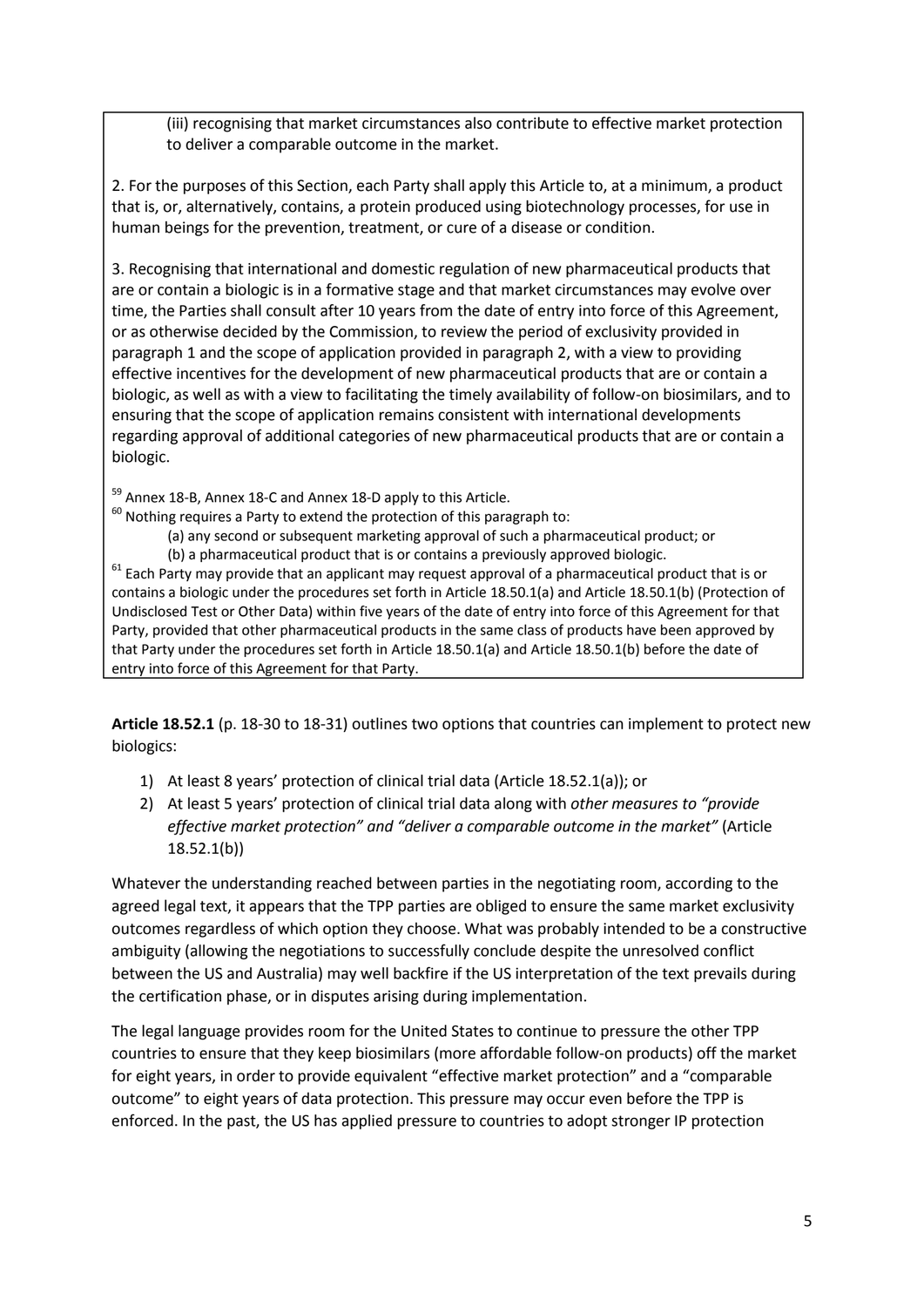during the period between signing and ratification. For example, the U.S. forced Australia to make further changes to its copyright laws during certification of the Australia-US Free Trade Agreement.<sup>[15](#page-3-2)</sup>

**Article 18.52.2** (p. 18-31) of the leaked IP chapter requires countries to apply the provision on biologics to a very broad range of products:

*For the purposes of this Section, each Party shall apply this Article to, at a minimum, a product that is, or, alternatively, contains, a protein produced using biotechnology processes, for use in human beings for the prevention, treatment, or cure of a disease or condition.*

Including any product that is, or contains, a protein produced using biotechnology processes captures a very broad array of products, and reduces the prospect for governments to narrow the scope of the obligation and define for themselves which products it applies to. Previously leaked text<sup>[16](#page-5-0)</sup> showed that the TPP countries were considering a footnote that would have allowed countries some room to determine the definition of biotechnology processes – but this footnote has been removed from the final version of the text. Since biotechnology processes are not defined in the TPP text, it is unclear whether the definition is left to national law by default.

**Article 18.52.3** (p. 18-31) provides for a review of both the length of the monopoly protection and its scope by the TPP Commission after 10 years ("or as otherwise decided by the TPP Commission"). This could result in countries being pressured to provide market exclusivity for more products, or to lengthen the period of protection.

## *2.2.2 Other intellectual property provisions*

Despite resistance by the majority of TPP countries to the US pharmaceutical industry agenda throughout the negotiations, many provisions remain in the final text that affect access to affordable medicines, particularly in developing countries. Harmful provisions still remaining in the TPP's final Intellectual Property Chapte[r](#page-3-1) include:

- Patents for new uses and new methods of using existing products (Article 18.37.1);<sup>[17](#page-5-1)</sup>
- A low inventiveness threshold potentially preventing countries from tightening the criteria for granting patents (Footnote 30);
- Patents for inventions that are derived from plants (Article [18](#page-5-2).37.4);<sup>18</sup>
- Patent term extensions to compensate for delays in granting patents (Article 18.46) and delays in marketing approval (Article 18.48);<sup>[19](#page-5-3)</sup>

<span id="page-5-4"></span><sup>&</sup>lt;sup>15</sup> Kelsey, J. (2015) How the US Forced Australia to Rewrite Aspects of its Copyright Law During Certification of Compliance with the AUSFTA. Retrieved 24 December, 2015, from: http://tppnocertification.org/wp-<br>content/uploads/2015/03/AUSFTA-certification-memo-Feb-2015.pdf

<span id="page-5-0"></span> $\frac{16}{16}$  Trans Pacific Partnership (2015) Intellectual Property Rights Chapter, Consolidated Text (October 5, 2015) [Leaked text] Retrieved 24 December, 2015, from [https://wikileaks.org/tpp-ip3/WikiLeaks-TPP-IP-](https://wikileaks.org/tpp-ip3/WikiLeaks-TPP-IP-Chapter/WikiLeaks-TPP-IP-Chapter-051015.pdf)[Chapter/WikiLeaks-TPP-IP-Chapter-051015.pdf](https://wikileaks.org/tpp-ip3/WikiLeaks-TPP-IP-Chapter/WikiLeaks-TPP-IP-Chapter-051015.pdf)<br><sup>17</sup> This provision has improved in comparison with early drafts. Rather than mandating patents for new forms,

<span id="page-5-1"></span>uses and methods of using existing products, TPP countries must make patents available for at least one of the following: 'new uses of a known product, new methods of using a known product, or new processes of using a known product'. It still exceeds the requirements of the TRIPS Agreement.<br><sup>18</sup> This is an issue for food security in developing countries rather than access to medicines.

<span id="page-5-3"></span><span id="page-5-2"></span><sup>&</sup>lt;sup>19</sup> This provision has been mitigated somewhat and is more flexible than early drafts. In some cases, countries may be able to avoid patent term extensions by expediting administrative processes. However it is still TRIPS+ and will potentially delay access to generic and biosimilar medicines.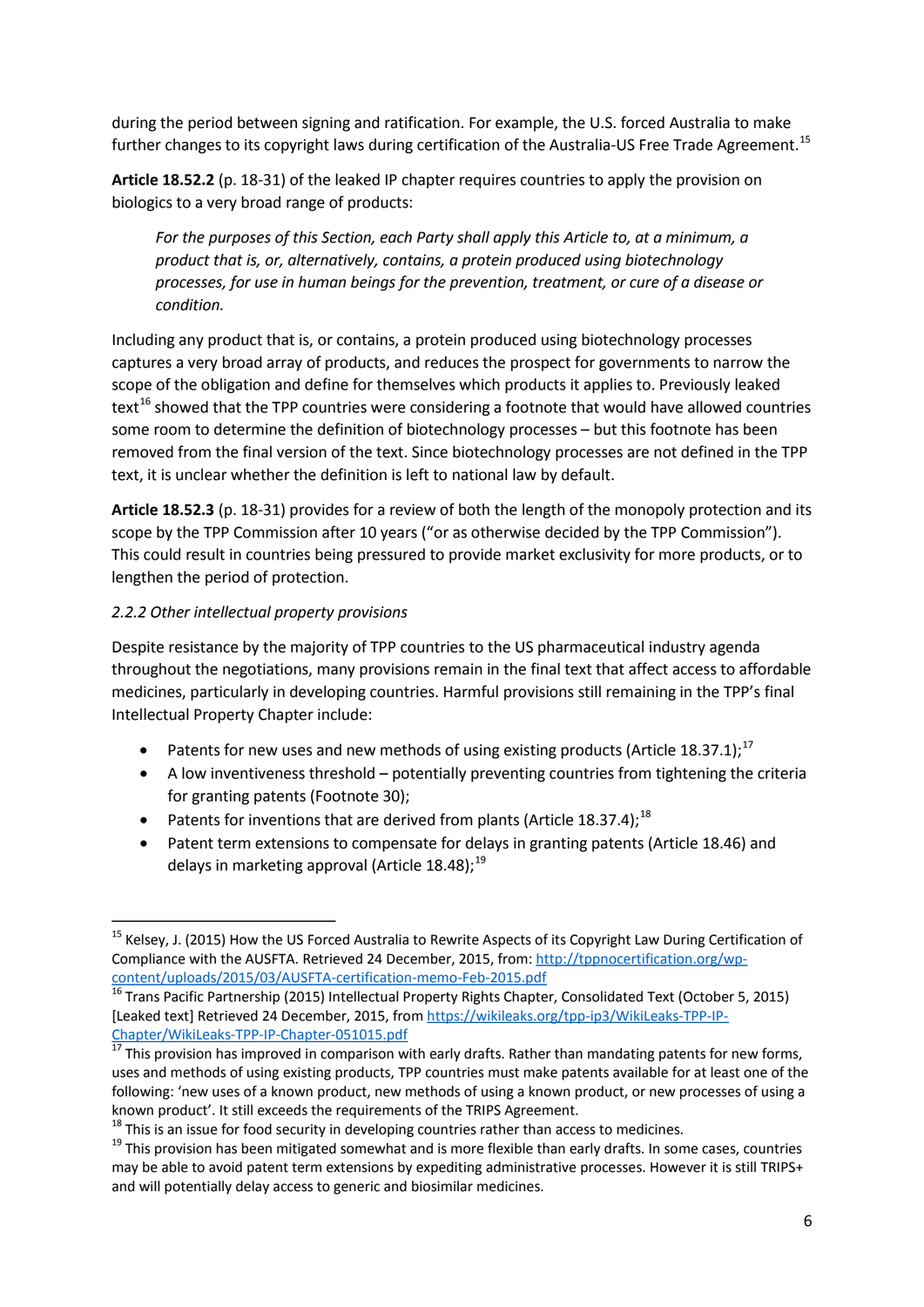- Data protection for small molecule drugs at least 5 years for new pharmaceutical products plus either 3 years for new indications, formulations or methods of administration *or* five years for combination products containing a chemical entity that has not previously been approved (Article  $18.50$ );<sup>[20](#page-5-4)</sup>
- Patent linkage provisions likely to result in delays in marketing approval for generic drugs (Article  $18.51$ ); $^{21}$  $^{21}$  $^{21}$
- Market exclusivity for biologics, provided through one of two options: at least 8 years of data protection, or at least 5 years of data protection and other measures to "deliver a comparable outcome in the market" (Article 18.52); $^{22}$  $^{22}$  $^{22}$  and
- Enforcement measures that go well beyond the World Trade Organization's TRIPS Agreement (Section I).

The Australian Government asserts that "The TPP Intellectual Property Chapter is consistent with Australia's existing intellectual property regime" and that Australia's intellectual property laws will not need to be amended as a result of the TPP<sup>[23](#page-6-3)</sup>. Setting aside uncertainty about the implications of the biologics provisions, this claim appears to be consistent with the provisions of the final IP chapter that apply to pharmaceuticals. The question is whether the TPP text will limit options for future reform.

<span id="page-6-0"></span>Australia already allows patents for new uses and new methods of using existing products, and has a low inventiveness threshold.<sup>[24](#page-6-4)</sup> There are strong arguments for limiting secondary patents and raising the inventiveness standard to reduce evergreening and delays to generic entry.<sup>[24,](#page-6-0)[25](#page-6-5)</sup> The Australia-US Free Trade Agreement (AUSFTA) already requires parties to make patents available for new uses or methods of using a known product (AUSFTA Article 19.9.1) and the comparable TPP provision allows more flexibility, since it only requires patents to be made available for one of new uses, new methods of using, or new processes of using a known product (TPP Article 18.37.2).

But the TPP footnote regarding the standard of inventiveness includes more problematic language than AUSFTA:

 $30$  For the purposes of this Section, a Party may deem the terms "inventive step" and "capable of industrial application" to be synonymous with the terms "non-obvious" and "useful" respectively. In determinations regarding inventive step, or non-obviousness, each Party shall consider whether the claimed invention would have been obvious to a person skilled, or having ordinary skill in the art, having regard to prior art. (TPP Chapter 18, Footnote 30)

<sup>&</sup>lt;sup>20</sup> Providing the option of a least five years for combination products may reduce the impact of this provision for countries that choose this option. However it is still TRIPS+ and will potentially delay access to generic medicines.

<span id="page-6-1"></span><sup>&</sup>lt;sup>21</sup> The original US proposal has been mitigated; regulatory agencies such as the Therapeutic Goods Administration will not have to act as patent police. Still TRIPS+ and likely to delay generic entry.

<span id="page-6-2"></span> $22$  This is the first time a provision for market exclusivity for biologic products has ever appeared in a trade agreement – and this is a new obligation for many TPP countries. The biologics provisions are problematic and ambiguous, and leave room for the US to continue to pressure countries to use administrative delays to keep affordable medicines off the market for an equivalent period of time.

<span id="page-6-6"></span><span id="page-6-3"></span><sup>&</sup>lt;sup>23</sup> Department of Foreign Affairs and Trade. (2015) Trans Pacific Partnership Agreement: Intellectual Property FAQs.[webpage]. Retrieved 24 December 2015, from[: http://dfat.gov.au/trade/agreements/tpp/outcomes](http://dfat.gov.au/trade/agreements/tpp/outcomes-documents/Pages/intellectual-property-faqs.aspx)[documents/Pages/intellectual-property-faqs.aspx](http://dfat.gov.au/trade/agreements/tpp/outcomes-documents/Pages/intellectual-property-faqs.aspx)<br><sup>24</sup> Moir, H. (2013) The Promise to the Public: Generic Competition. Submission to the Pharmaceutical Patents

<span id="page-6-4"></span>Review.

<span id="page-6-5"></span><sup>&</sup>lt;sup>25</sup> Gleeson D, Moir H and Lopert R (2015) Costs to Australian taxpayers of pharmaceutical monopolies and proposals to extend them in the Trans-Pacific Partnership Agreement. Medical Journal of Australia, 202(6): 1-4.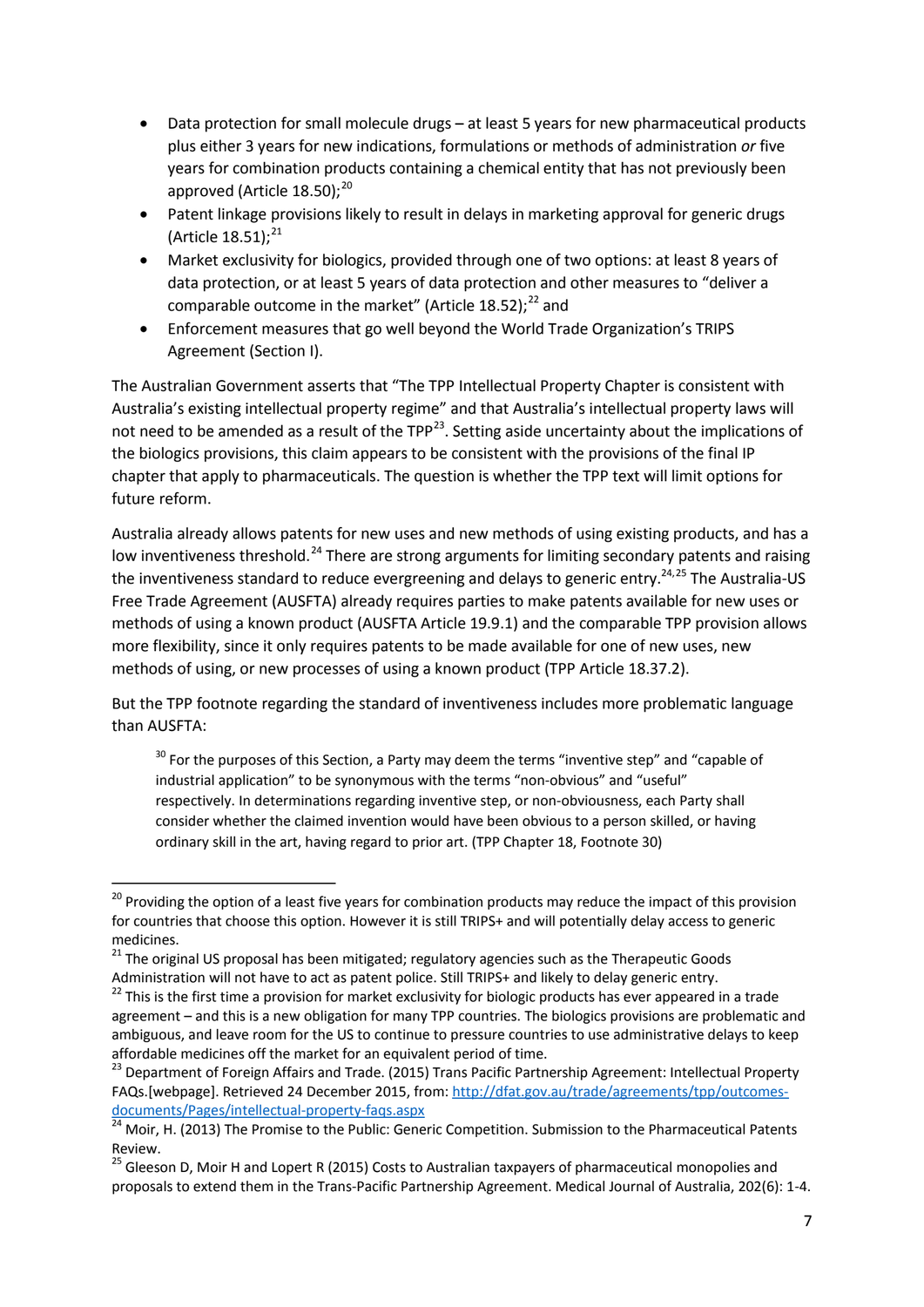While the first sentence is similar to AUSFTA, the second sentence in this footnote has no parallel in AUSFTA. It would be a shame if this language cemented low patentability standards in place. The fact that 'obvious' is not defined may however leave sufficient flexibility to work around this provision.

TPP Articles 18.46 and 18.48 require parties to provide patent term extensions to compensate for "unreasonable or unnecessary delays" in issuing patents or processing applications for marketing approval (respectively). In some respects these TPP provisions provide more flexibility than the corresponding provisions in AUSFTA, and there is no mandatory length specified, but they do add another layer of international obligation to provide patent term extensions. The Pharmaceutical Patents Review<sup>[26](#page-6-6)</sup> conducted under the previous government estimated that in 2012-2013, patent term extensions had cost the PBS approximately \$240 million in the short term and \$480 million in the long term. The PPR recommended that patent term extensions be wound back or that effective patent life be reduced to better align the patent system with the public interest.<sup>26</sup>

<span id="page-7-0"></span>Interestingly, a side letter agreed between the US and Australia<sup>[27](#page-7-1)</sup> indicates that Articles 18.46(3)-(4) (Patent Term Adjustment for Patent Office Delays) of the TPP will replace the corresponding provision of AUSFTA (Article 17.9.8(a)). An unreasonable delay in issuing a patent is defined in the TPP as a delay of more than five years from the date of filing an application or three years after a request for examination of an application, whichever is later. AUSFTA Art. 17.9.8(a), which has now been replaced, defined an unreasonable delay as more than four years from the date of filing or two years after a request for examination. It is possible that there may be scope to apply patent term extensions to fewer products as a result of this side letter (assuming that a significant proportion of patent term extensions are granted due to patent office delays).

It is important to note that the patent term extension provisions of neither AUSFTA nor the TPP specify a minimum length of the extension of term that needs to be granted to compensate for either patent office delays or marketing approval delays. The Productivity Commission should carefully consider the scope for implementing the recommendations of the Pharmaceutical Patents Review with respect to reducing the length of patent term extensions or reducing effective patent life.

Other existing intellectual property settings which are entrenched by the TPP include five years' protection of clinical trial data for small molecule drugs and a requirement to provide either an additional 3 years for new indications, or at least five years for products containing a chemical entity that has not been previously approved (Art 18.50). The TPP also requires patent linkage (Art 18.51), although the final provisions allow more flexibility in the implementation than those in AUSFTA.

## *2.2.3 Implications of the TPP IP provisions for Australia*

The provisions relating to biologics are problematic and ambiguous. They appear to commit countries to providing either eight years of clinical trial data protection, or five years of clinical trial data protection along with other measures to deliver comparable outcomes. While the Australian Government has said that the regime for biologics in Australia will not change, the language leaves

<span id="page-7-2"></span><sup>&</sup>lt;sup>26</sup> Harris T, Nicol D, Gruen N. Pharmaceutical Patents Review report. Canberra: Commonwealth of Australia, 2013: 160. [http://www.ipaustralia.gov.au/pdfs/2013:-05-27\\_PPR\\_Final\\_Report.pdf](http://www.ipaustralia.gov.au/pdfs/2013:-05-27_PPR_Final_Report.pdf)<br><sup>27</sup> Trans Pacific Partnership (2015) Side letters between the United States and Australia: Intellectual Property:

<span id="page-7-1"></span>Regulatory Review Exception, Technical Protection Measures, Unreasonable patent office delays. Retrieved 24 December 2015, from: [http://dfat.gov.au/trade/agreements/tpp/official-documents/Documents/australia-us](http://dfat.gov.au/trade/agreements/tpp/official-documents/Documents/australia-us-intellectual-property-regulatory-review-exception-technical-protection-measures-patent-office-delays.PDF)[intellectual-property-regulatory-review-exception-technical-protection-measures-patent-office-delays.PDF](http://dfat.gov.au/trade/agreements/tpp/official-documents/Documents/australia-us-intellectual-property-regulatory-review-exception-technical-protection-measures-patent-office-delays.PDF)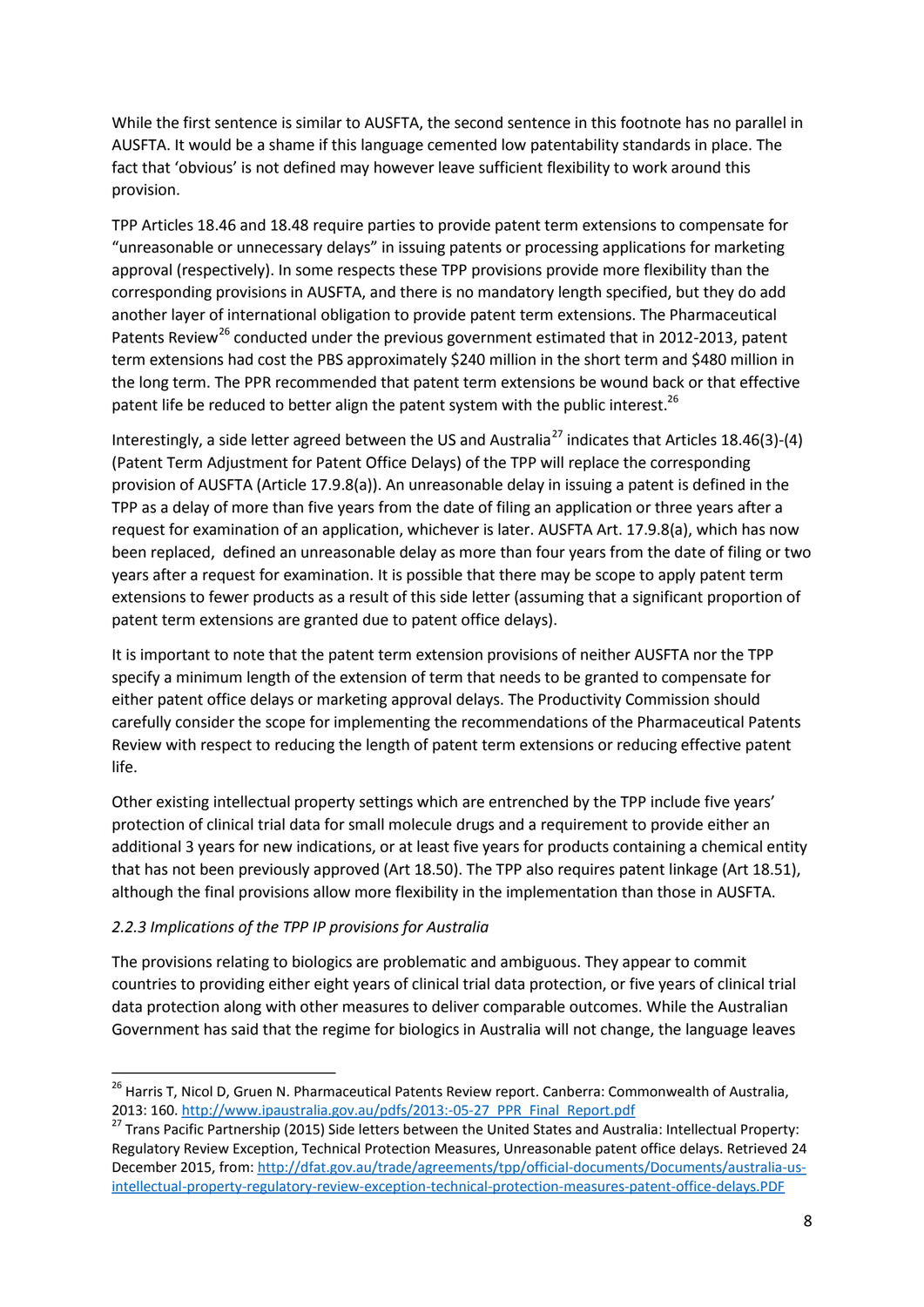room for continued pressure by the United States to ensure that TPP countries prevent biosimilars from entering the market for eight years. The definition of biologics is very broad and likely to limit countries' flexibility in determining the scope of the obligation. A review by the TPP Commission of both the length and scope of protection after ten years provides a further mechanism for US pressure to expand and extend monopolies on expensive biologics. It is vitally important to ensure that the Australian Government does not buckle to pressure to extend market exclusivity for biologics, which would delay the market entry of biosimilars, add to the costs of the PBS for taxpayers and potentially cause delays in new drugs being listed on the PBS.

With the possible exception of the biologics provisions, in most respects, the TPP intellectual property chapter is consistent with existing intellectual property arrangements in Australia and with the obligations of the Australia-US Free Trade Agreement (AUSFTA). In fact the minimal impact of the TPP's IP chapter on Australia's existing intellectual property arrangements is largely due to the fact that Australia has a pre-existing trade agreement with the US. There is a risk that the TPP obligations will lock in current intellectual property standards, making it more difficult to reform our system to improve access to affordable medicines in future. Nevertheless, the Productivity Commission should carefully examine the TPP text for the degree of flexibility it provides to reform Australia's intellectual property arrangements, and in particular to implement the recommendations of the Pharmaceutical Patents Review.

#### *2.2.4 Implications for other TPP countries, particularly developing countries*

Doctors Without Borders/Médecins Sans Frontières (MSF) has repeatedly warned that the TPP could be disastrous for access to medicines in developing countries. At the conclusion of the negotiations, MSF issued a statement including the following comment:

MSF remains gravely concerned about the effects that the Trans-Pacific Partnership trade deal will have on access to affordable medicines for millions of people, if it is enacted. Today's official release of the agreed TPP text confirms that the deal will further delay price-lowering generic competition by extending and strengthening monopoly market protections for pharmaceutical companies.<sup>[28](#page-7-2)</sup>

All countries will eventually have to adopt all the rules in the intellectual property chapter. There are transition periods for the four poorest countries (Malaysia, Mexico, Peru and Vietnam) but these are far too short for the realities these countries face (only 3-10 years) and apply to only a few of the TPP's obligations.<sup>[29](#page-8-0)</sup> For example, Vietnam will only have 3 years to implement patent linkage provisions and 5 years to implement patent term extensions for patent office delays (with a possible extension of one additional year). It appears that countries will have to graduate to the higher level IP protections regardless of their rate of development.

<span id="page-8-2"></span>The pharmaceutical industry has expressed disappointment over the failure of the U.S. to obtain 12 years of market exclusivity for biologics,<sup>[30](#page-8-1)</sup> but in reality it has gained enormous concessions. If the TPP countries ratify the deal, Big Pharma will have succeeded in cementing intellectual property

<sup>&</sup>lt;sup>28</sup> Médecins Sans Frontières (2015) Statement by MSF on the official release of the full text of the Trans-Pacific Partnership trade agreement. Retrieved 24 December 2015, from [http://www.msfaccess.org/about-us/media](http://www.msfaccess.org/about-us/media-room/press-releases/statement-msf-official-release-full-text-trans-pacific)[room/press-releases/statement-msf-official-release-full-text-trans-pacific](http://www.msfaccess.org/about-us/media-room/press-releases/statement-msf-official-release-full-text-trans-pacific) <sup>29</sup> Public Citizen (2015). TPP Transition Periods on Pharmaceutical Intellectual Property Rules: Bad Rules

<span id="page-8-0"></span>Coming Soon in a TPP Country Near You. Retrieved 24 December 2015, from [https://wikileaks.org/tpp](https://wikileaks.org/tpp-ip3/pharmaceutical-transition/TPP%20Transition%20Periods%20on%20Pharmaceuticals.pdf)[ip3/pharmaceutical-transition/TPP%20Transition%20Periods%20on%20Pharmaceuticals.pdf](https://wikileaks.org/tpp-ip3/pharmaceutical-transition/TPP%20Transition%20Periods%20on%20Pharmaceuticals.pdf)<br><sup>30</sup> PhRMA (2015) PhRMA Statement On the TransPacific Partnership Negotiations. Retrieved 24 December

<span id="page-8-1"></span><sup>2014,</sup> from:<http://phrma.org/media-releases/phrma-statement-on-the-transpacific-partnership-negotiations>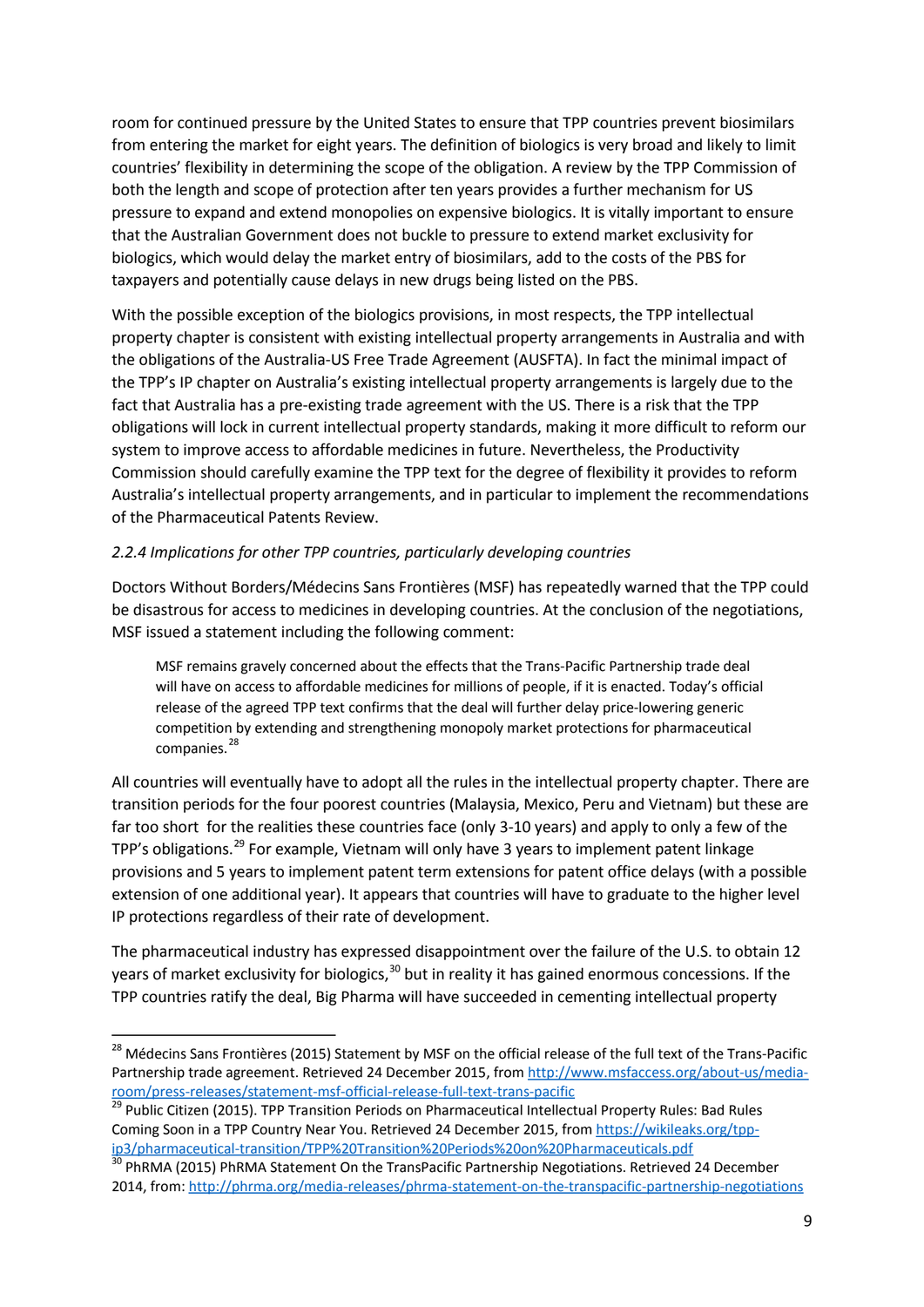standards that will stymie access to medicines for up to 800 million people in the short term, and more if additional countries sign up in future. Furthermore, the TPP's intellectual property chapter sets a new norm that is likely to become the template for future trade agreements: its implications are global as well as regional.

The governments of TPP countries have been complicit in a global health disaster of unimaginable proportions - a deal that will prevent untold numbers of people from obtaining medicines that those in many developed countries take for granted. The Productivity Commission should be mindful of the potential impact of the TPP intellectual property chapter on access to medicines in developing countries in the region. Of particular concern is the potential impact on countries such as Thailand and Indonesia which are considering acceding to the TPP, and which, as later entrants, may not be able to negotiate the same degree of flexibility in implementing the obligations as the founding parties, or suitable transition periods for implementation.

## **2.2 Investment Chapter**

The TPP's investment chapter<sup>[31](#page-8-2)</sup> includes intellectual property in the definition of investment. The TPP includes an investor-state dispute settlement (ISDS) mechanism which can be used to challenge laws and regulatory measures that a foreign investor perceives to have harmed its investments. While an earlier leaked draft of the TPP investment chapter<sup>[32](#page-9-0)</sup> showed that Australia was attempting to exclude certain Australian health programs from ISDS (the Medicare Benefits Scheme, the Pharmaceutical Benefits Scheme, the Therapeutic Goods Administration and the Office of the Gene Technology Regulator), these exemptions were abandoned in the final text.

The ISDS claim brought by US pharmaceutical company Eli Lilly against the Canadian Government<sup>[33](#page-9-1)</sup> over the revocation of two patents illustrates the potential implications ISDS holds for domestic intellectual property settings. Various "safeguards" included in the final TPP Investment chapter may assist a government to succeed in defending an ISDS claim and may go some way towards deterring frivolous claims, but in the absence of a comprehensive carve-out, the risk remains that pharmaceutical companies will use ISDS to seek to deter governments from regulating in the public interest. US companies are the biggest users of  $ISDS<sup>34</sup>$  $ISDS<sup>34</sup>$  $ISDS<sup>34</sup>$  and many large pharmaceutical companies are headquartered in the US.<sup>[35](#page-9-3)</sup>

Of particular concern is Article 9.7.5 of the TPP Investment Chapter which attempts to carve out compulsory licenses or the "revocation, limitation or creation of intellectual property rights", however this clause also indicates that such actions must be consistent with the TPP intellectual property chapter and the TRIPS Agreement. This means that pharmaceutical companies may be able to use ISDS to contest a country's interpretation of the TRIPS agreement or its obligations under the

<span id="page-9-4"></span> $31$  Trans Pacific Partnership (2015) Chapter 9: Investment. Retrieved 24 December 2015, from:<br>https://mfat.govt.nz/assets/ securedfiles/trans-pacific-partnership/text/9.-investment-chapter.pdf

<span id="page-9-0"></span> $\frac{32}{32}$  Trans Pacific Partnership (2015) Investment Chapter (January 20, 2015 draft) [Leaked draft]. Retrieved 24

<span id="page-9-1"></span>December 205, from:<https://wikileaks.org/tpp-investment/WikiLeaks-TPP-Investment-Chapter.pdf> 33 Eli Lilly and Company v. The Government of Canada, UNCITRAL, ICSID Case No. UNCT/14/2 Retrieved 24 December 2015, from:<http://www.italaw.com/cases/1625><br><sup>34</sup> United Nations Conference on Trade and Development (2015). Recent trends in IIAs and ISDS. Retrieved 24

<span id="page-9-2"></span>

<span id="page-9-3"></span>December 2015, from: [http://unctad.org/en/PublicationsLibrary/webdiaepcb2015d1\\_en.pdf](http://unctad.org/en/PublicationsLibrary/webdiaepcb2015d1_en.pdf) 35 Gleeson D, Neuwelt P, Monasterio E and Lopert R. (forthcoming) How the Transnational Pharmaceutical Industry Pursues its Interests Through International Trade and Investment Agreements: A Case Study of the Trans Pacific Partnership. Handbook of Research on Transnational Corporations, Alice De Jonge and Roman Tomasic (eds), Edward Elgar Publishing Ltd. Retrieved 24 December 2015, from [http://papers.ssrn.com/sol3/papers.cfm?abstract\\_id=2668576](http://papers.ssrn.com/sol3/papers.cfm?abstract_id=2668576)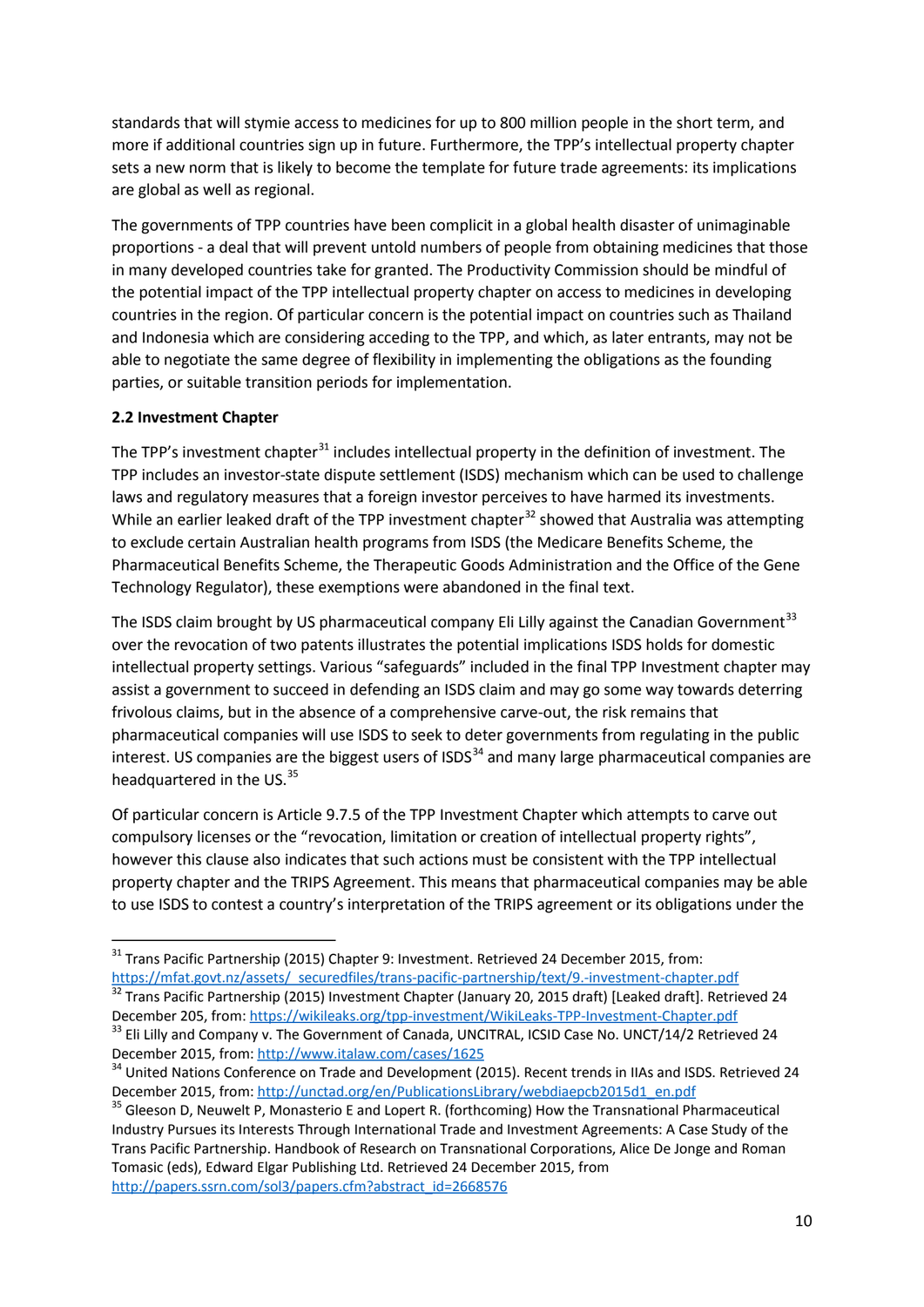TPP IP chapter. It is a very retrograde step to allow countries' interpretation and implementation of the TRIPS Agreement to be contested in the context of arbitral tribunals outside of the multilateral World Trade Organization process.

# **3. CONCLUDING COMMENTS**

The proposed framework outlined in the Productivity Commission Issues Paper<sup>[36](#page-9-4)</sup> outlines four principles that should be applied to the IP system to achieve the objective of maximising the wellbeing of Australians. How well does the TPP measure up against these principles?

- *The system should be effective:* Judged against this principle, the TPP intellectual property provisions fall short. There is no convincing evidence that stronger intellectual property rights (IPRs) encourage true innovation or dissemination of IP in ways that advance the public interest. On the contrary, there is evidence that stronger intellectual property rights do not provide incentives for true innovation, particularly innovation that benefits people in developing countries. $37$
- *The system should be efficient:* There are large scale costs to government and consumers associated with expanding IPRs.
- *The system should be adaptable:* Trade agreements tend to lock in policy settings that do not necessarily suit the domestic context.
- *Governance arrangements should be accountable and transparent:* The TPP and other bilateral and regional trade agreements are negotiated under conditions of confidentiality and without public and expert scrutiny. Experts have been reliant on leaked draft texts for information about the issues under negotiation.

The Productivity Commission's 2010 Review of Bilateral and Regional Trade Agreements<sup>[38](#page-10-1)</sup> recommended that the Australian Government should:

- 'only pursue bilateral and regional trade agreements where they are likely to afford significant net economic benefits' (Recommendation 1);
- 'only include IP provisions ' in cases where a rigorous economic analysis shows that the provisions would likely generate overall net benefits for the agreement partners' (Recommendation 4b);

<span id="page-10-0"></span><http://www.pc.gov.au/inquiries/current/intellectual-property/issues/intellectual-property-issues.pdf> <sup>37</sup> See, for example, Shadlen, K et al. (2011) Globalization, Intellectual Property Rights, and Pharmaceuticals: Meeting the Challenges to Addressing Health Gaps in the New International Environment. Edward Elgar Publishing; Kyle MK and McGahan AM, Investments in Pharmaceuticals Before and After TRIPS. Review of Economics and Statistics, NBER Working Paper No. 15468, October 2009, available at:

<span id="page-10-2"></span>[http://www.nber.org/papers/w15468.pdf;](http://www.nber.org/papers/w15468.pdf) and Government Accountability Office. New Drug Development: Science, Business, Regulatory, and Intellectual Property Issues Cited as Hampering Drug Development Efforts, GAO-07-49, November 2006, available at[: http://www.gao.gov/new.items/d0749.pdf.](http://www.gao.gov/new.items/d0749.pdf)<br><sup>38</sup> Productivity Commission (2010) Bilateral and Regional Trade Agreements. Productivity Commission Research

<sup>&</sup>lt;sup>36</sup> Australian Government Productivity Commission (2015) Intellectual Property Arrangements: Productivity Commission Issues Paper, October 2015. Retrieved 24 December 2015, from:

<span id="page-10-1"></span>Report. Retrieved 24 December 2015, from[; http://www.pc.gov.au/inquiries/completed/trade](http://www.pc.gov.au/inquiries/completed/trade-agreements/report/trade-agreements-report.pdf)[agreements/report/trade-agreements-report.pdf](http://www.pc.gov.au/inquiries/completed/trade-agreements/report/trade-agreements-report.pdf)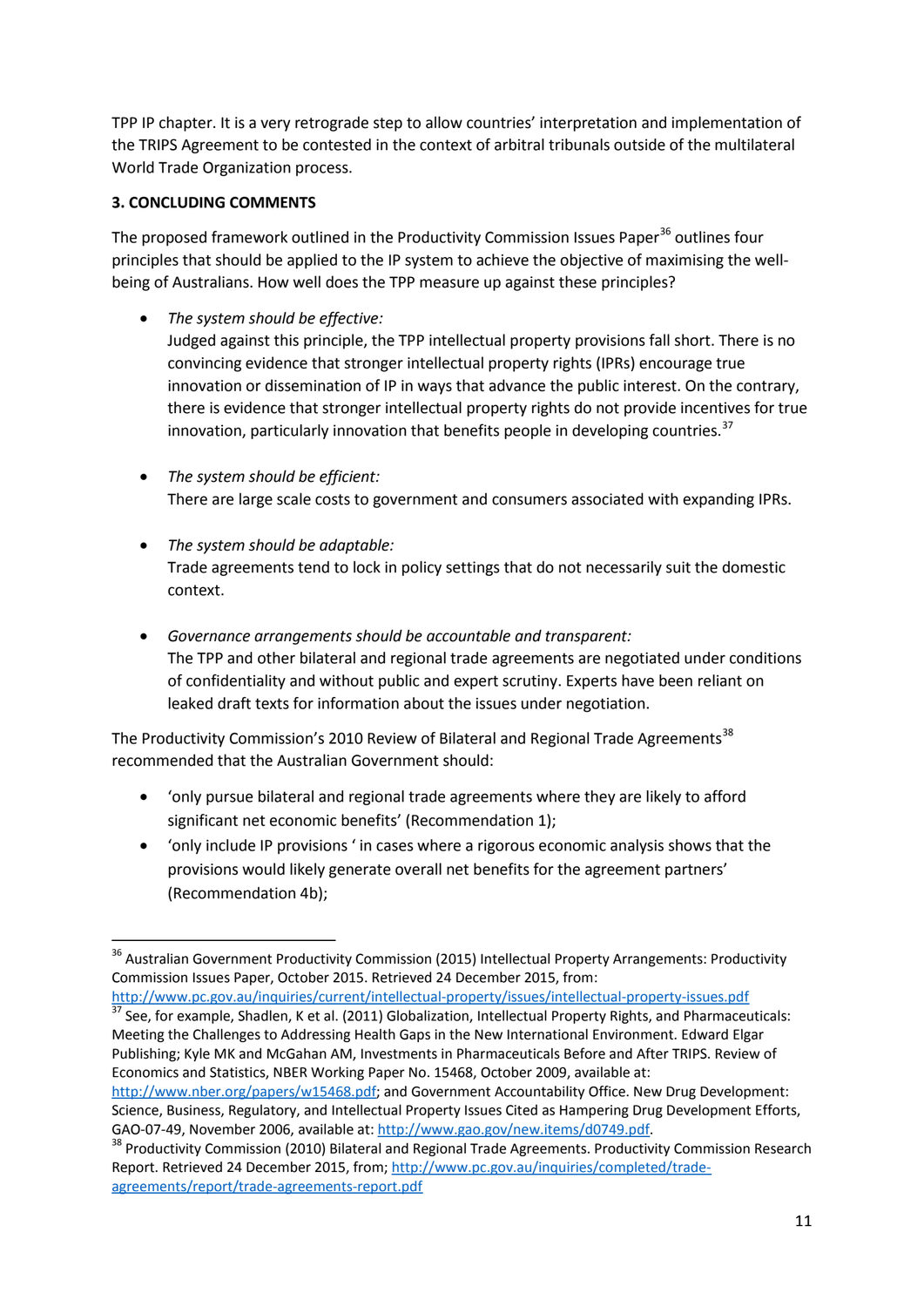• 'Commission and publish an independent and transparent assessment of the final text of the agreement, at the conclusion of the negotiations, but before an agreement is signed' (Recommendation 5c).

Such independent and transparent analysis of the final TPP text has not been undertaken despite many calls for such independent assessment (including health and human rights impact assessment) by experts and community organisations.

The 2015 Senate Inquiry report *Blind agreement: Reforming Australia's Treaty-making Process*[39](#page-10-2) also strongly criticised the secrecy with which trade agreements are negotiated and made a number of recommendations for improving the transparency and accountability of the trade negotiating process.

In addition to the recently-concluded TPP, the Australian Government has been negotiating the Regional Comprehensive Economic Partnership (RCEP) with 15 countries in the region and has announced the commencement of discussions toward a trade agreement with the European Union. Intellectual property proposals tabled for the RCEP by Japan and South Korea suggest that it may also involve an expansion of IPRs that could be disastrous for the developing countries involved $40$ . It would be a great shame if these trade agreements repeat the same flawed approach as the TPP and contribute to expanding and/or locking in an IP regime that allows neither domestic flexibility in setting IP policy nor access to affordable medicines for much of the world's population.

## **4. RECOMMENDATIONS**

- 1) The Productivity Commission should carefully examine the potential impact of the provisions of the proposed TPP on Australia's intellectual property arrangements, and on developing countries. This is particularly important given that the Australian Parliament is likely to be considering the TPP at the time when the draft report from the inquiry is released.
- 2) An independent impact assessment of the final TPP should be undertaken, including its impact on health and human rights.
- 3) Changes to the treaty-making process should be considered to make the negotiation of bilateral and regional trade and investment agreements more transparent and accountable and to improve opportunities for scrutiny of proposed provisions by experts and the public.
- 4) The Productivity Commission should carefully consider the scope for implementing the recommendations of the Pharmaceutical Patents Review, particularly with respect to reducing the length of patent term extensions or reducing effective patent life.
- 5) Ongoing efforts by the pharmaceutical industry to lengthen monopolies, particularly market exclusivity for biologic products, are not in the public interest and should continue to be resisted.

<span id="page-11-1"></span><sup>&</sup>lt;sup>39</sup> Commonwealth of Australia (2015) Blind agreement: Reforming Australia's Treaty-making Process. Retrieved 24 December 2015, from:

[http://www.aph.gov.au/Parliamentary\\_Business/Committees/Senate/Foreign\\_Affairs\\_Defence\\_and\\_Trade/Tr](http://www.aph.gov.au/Parliamentary_Business/Committees/Senate/Foreign_Affairs_Defence_and_Trade/Treaty-making_process/Report) eaty-making process/Report 40 Upert R. (2015) Pharma's next frontier? New threats to public health in the 40 Townsend B, Gleeson D & Lopert R. (2015) Pharma's next frontier? New threats to public health in the

<span id="page-11-0"></span>Regional Comprehensive Economic Partnership agreement. Australian and New Zealand Journal of Public Health, DOI: 10.1111/1753-6405.12453.